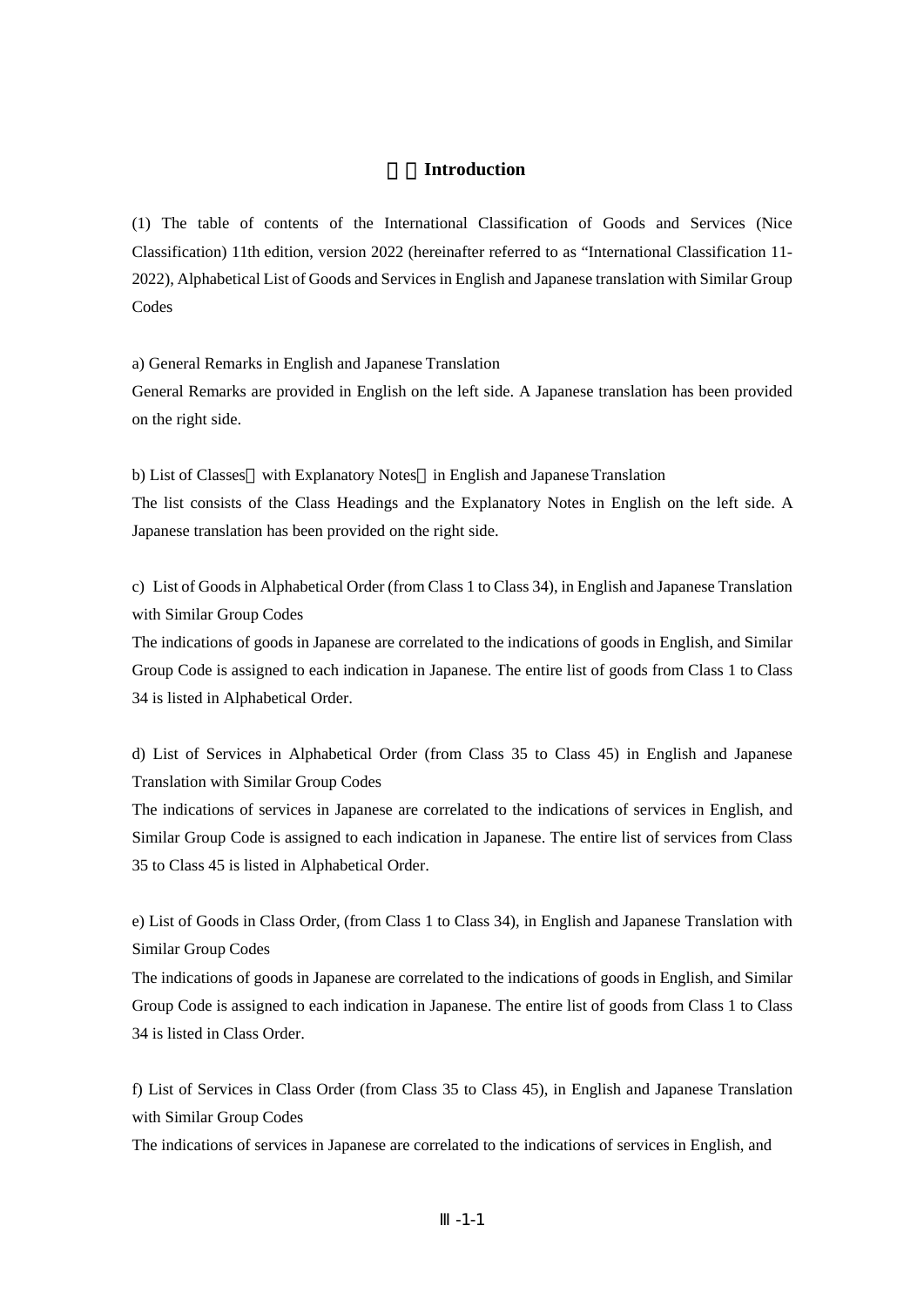Similar Group Code is assigned to each indication in Japanese. The entire list of services from Class 35 to Class 45 is listed in Class Order.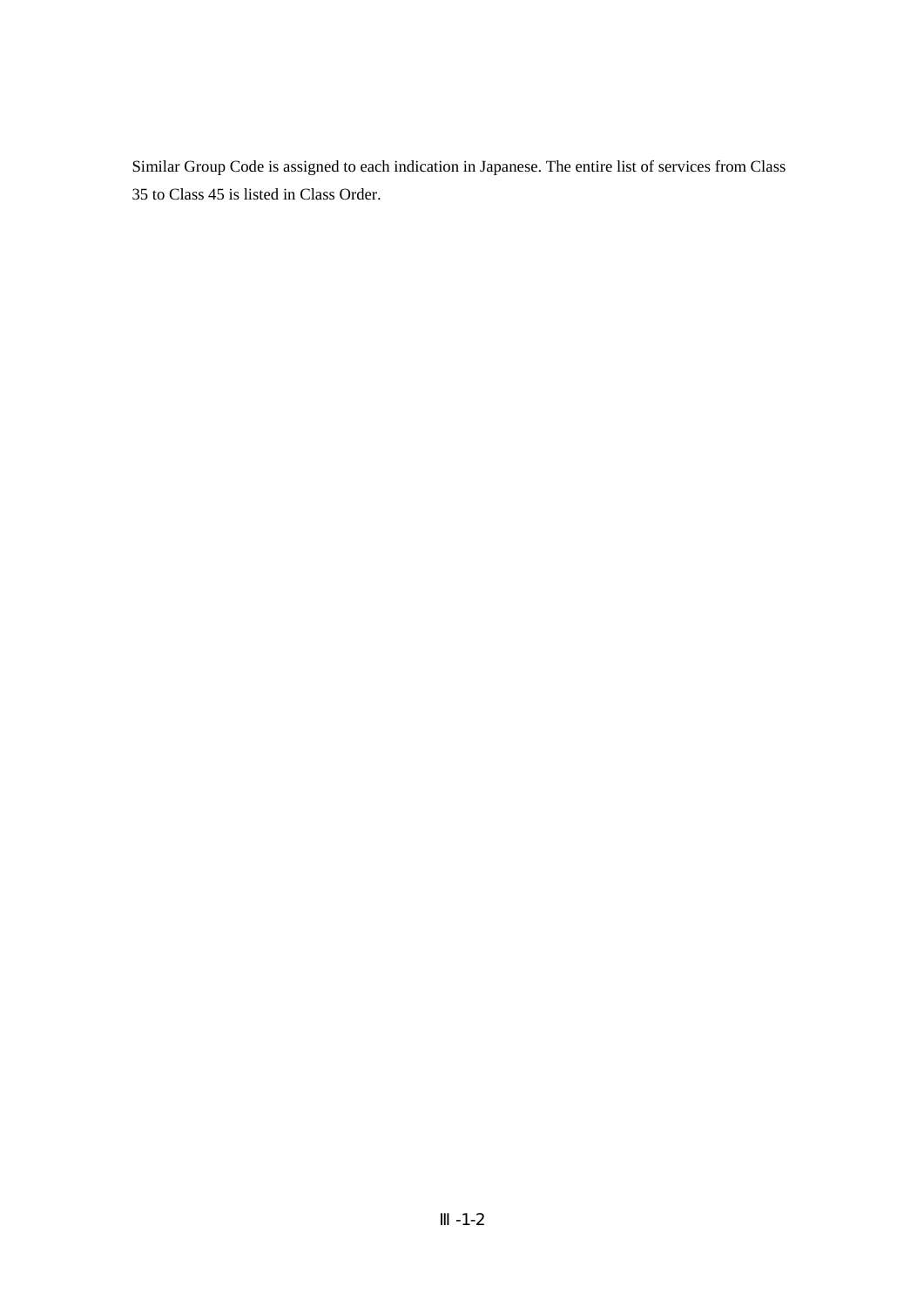(2) The User's Guide for each Alphabetical List of Goods or Services in English and Japanese Translation with Similar Group Codes

Class: The Class to which the goods or services belong.

Index: The index number assigned to each indication of the goods or services in English under International Classification 11-2022. The index number, assigned by the Japan Patent Office, is intended to replace the serial number that was mentioned in each indication of goods or services until International Classification 10-2012.

Indication in English version The indication of goods or services in English:

## Asterisk \*

An asterisk signifies that the term used in the indication of goods or services is a general term. Furthermore, the term is used in the indication of goods or services in other classes. e.g. Class Indication in English:

Class 22 ropes \*

Class 6 ropes of metal

## Square brackets

An expression inserted between square brackets is in most cases intended to more precisely define the text preceding the brackets, since the said text is ambiguous or too vague for classification purposes.

Indication in Japanese Translation Japanese translations that correspond to the indications of goods or services in English. In principle, the indication of the goods or services in English is translated into Japanese so as to enable the Japan Patent Office to accept the indication as the designated goods or designated services. An expression between square brackets is vague, and any Japanese translation is provided as a reference.

Similar Group Codes The Similar Group Codes of the Goods or Services. The Similar Group Code is an original code used in Japan. It is assigned to each goods or services that are presumed to be similar goods or services. They are grouped according to the "Examination Standards for Similarity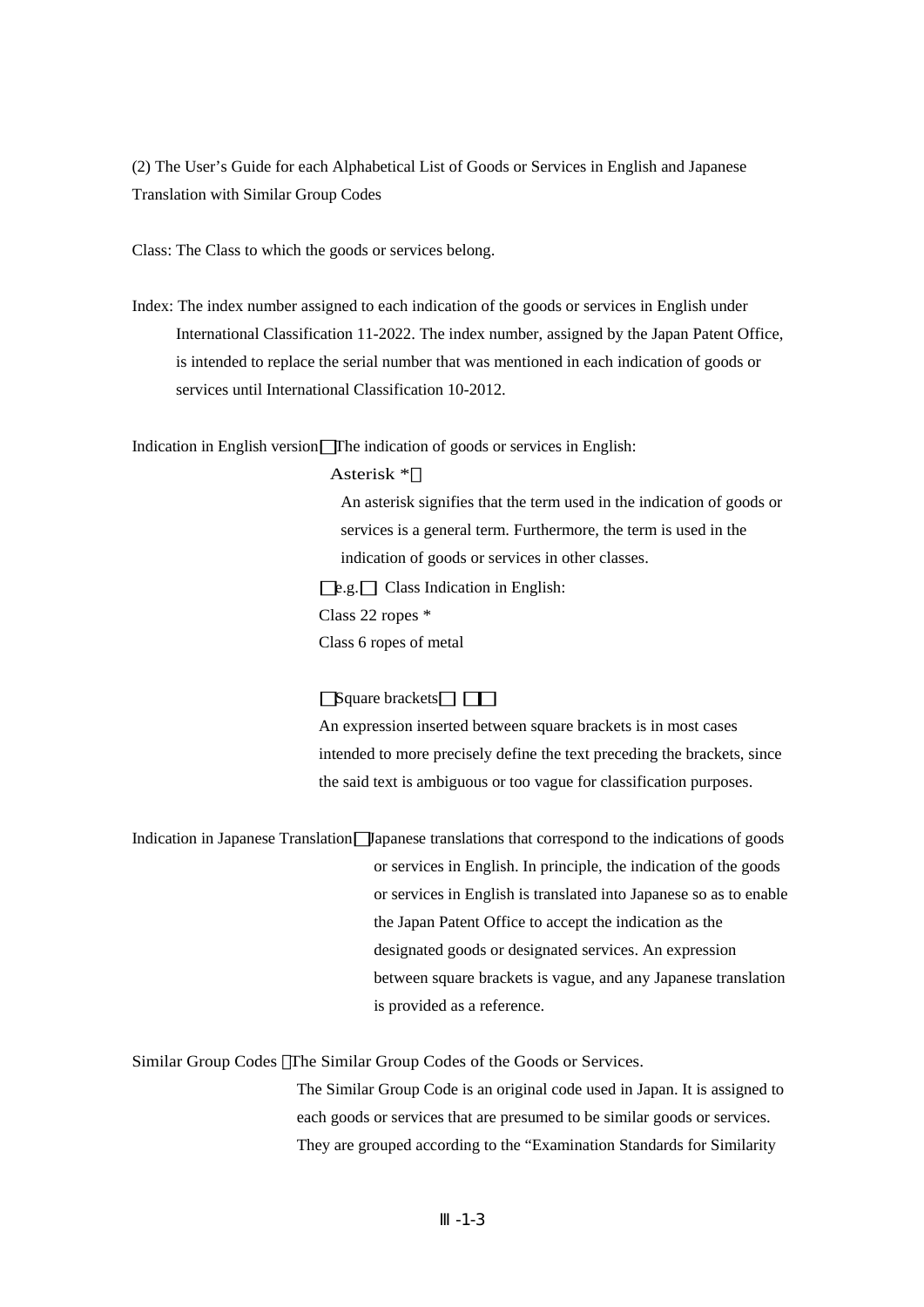of Goods and Services" as unified criteria in Japan. The horizontal line "-" signifies that a Similar Group Code could not be assigned, since the goods or services are too vague. Please note that some of the goods or services, even do have the Similar Group Codes, are assigned provisional Similar Group Codes.

Basic Number The Basic Number is a specific number that is assigned to each indication of the goods or services, and is the same in every language. In principle, goods or services that have the same Basic Number are classified as the same goods or services. Even if the goods or services have the same Basic Number, though, there are some goods or services that have different indications in English. In such cases, Japanese translation and Similar Group Codes were adopted corresponding to each English indication.

\* : An asterisk signifies that the indication is vague and thus can't be accepted in Japan.

Remarks Information regarding the changes to the International Classification 11-2022

- 22  $\cdot$  22' signifies that the indication of goods or services in question was added to the International Classification 11-2022. The two-digit numbers refer to the last two digits of the year of enter into force of the International Classification, e.g., 11th edition, version 2022.
- 22 <sup>22</sup> signifies that the indication of goods or services in question was deleted from the International Classification. The two-digit numbers refer to the last two digits of the year of enter into force of the International Classification, e.g., 11th edition, version 2022.
- 22 <sup>22</sup> 22' signifies that the indication of the goods or services in question was modified in the International Classification. The two-digit numbers refer to the last two digits of the year of enter into force of the International Classification, e.g., 11th edition, version 2022. The modifications include changes of the Basic Number, or minor modifications of

indications in English, or Japanese translation.

22 <sup>22</sup>: signifies that the indication of goods or services in question was changed in the International Classification. The two-digit numbers refer to the last two digits of the year of enter into force of the International Classification, e.g.,